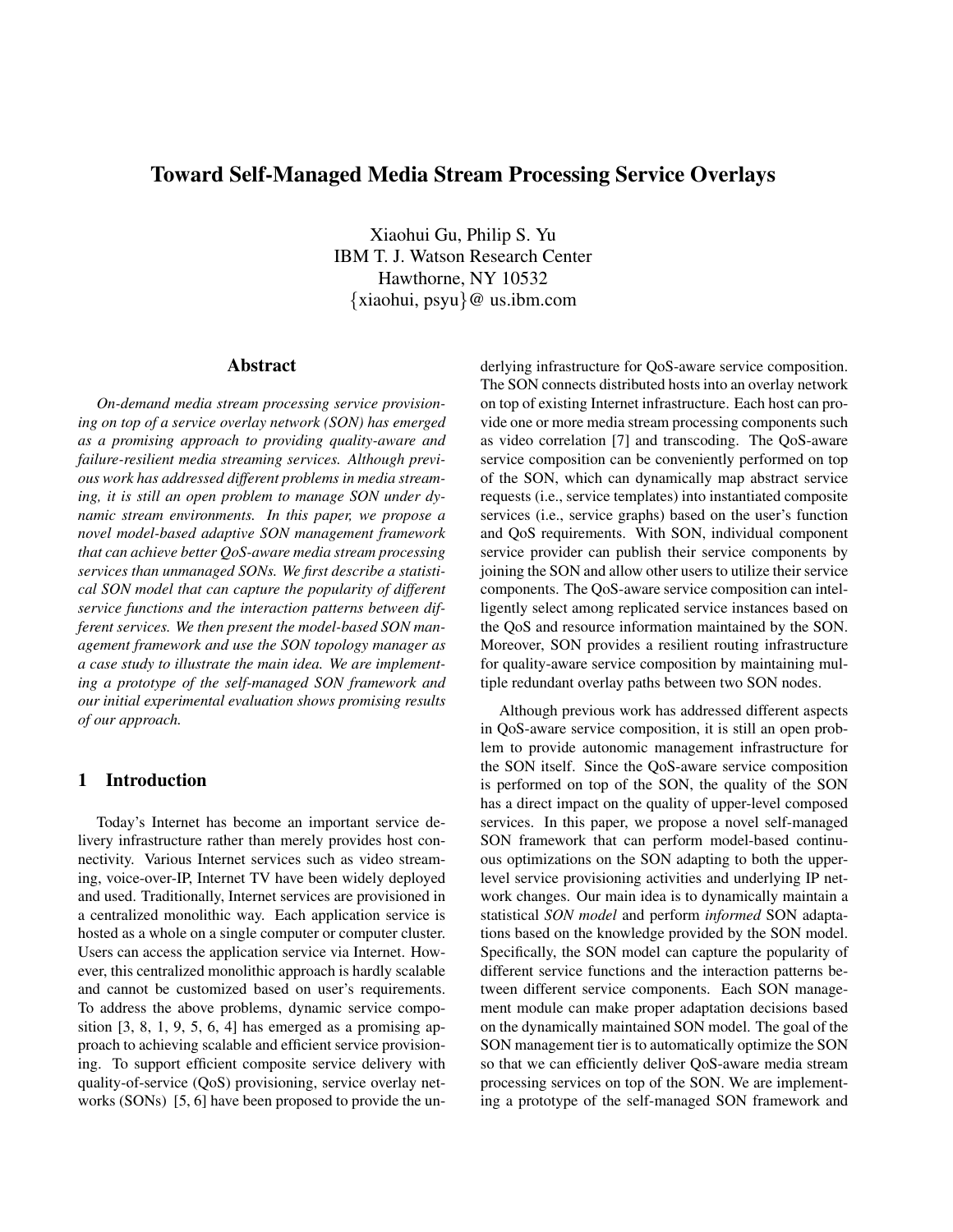

**Figure 1. Self-managed SON for QoS-aware media stream processing services.**

our initial experimental evaluation shows promising results of our approach.

The rest of the paper is organized as follows. Section 2 introduces overall system architecture of the self-managed SON framework. Section 3 presents the details of the SON model and the model-driven SON topology management. Section 4 presents some initial experimental results. Finally, the paper concludes in Section 5.

# **2 System Architecture**

In order to achieve efficient QoS-aware media stream processing services, we need to provide various dynamic system information (e.g., QoS state of different service instances, load conditions of different hosts) to the service composition module and adaptively adjust the SON structure to better satisfy user's service requirements. To achieve this goal, we propose to add a SON management tier into the system, illustrated by Figure 1. The SON management tier consists of four major modules:

- *• SON monitoring module* is responsible for collecting various dynamic QoS and resource information about service instances, overlay hosts, and overly links. The SON monitoring module can resolve information queries from the service composition tier or other SON management modules for efficient service delivery.
- *• SON topology manager* controls the mesh topology of the overlay network. The SON topology manager can dynamically update the neighbor set of each overlay node according to workload and environment changes. For scalability, each overlay node is usually connected to a limited number of neighbors into a bounded-degree overlay mesh. Since the QoS-aware service composition is performed on top of the SON, the quality of the overlay mesh has a direct impact on the quality of service delivery. Thus, the SON topol-

ogy should be carefully managed to achieve not only failure resilience but also good QoS provisioning.

- *• service replication manager* decides how many replicated service instances should be allocated to each provisioned service function. The replicated service instances can share workload given many concurrent service requests and survive system node and link failures. The number of service instances represents the trade-off between QoS provisioning and replication overhead. To maximize the overall system utility under the resource constraints, we need to carefully decide the number of service instances for each supported service function.
- *• service placement* manager decides where those replicated service instances should be placed. In the SON, the composite service delivery consists of multiple service instances that are located at different distributed hosts. Thus, the relative "distances" between these service instances can greatly affect the QoS provisioning of the composed service delivery.

The goal of the SON management tier is to automatically optimize the SON so that the service composition tier can more efficiently provide QoS-aware media stream processing services based on user's service requirements. We believe that the SON management tier must be adaptive based on two key observations. First, the service request workload can be highly dynamic. Different users can request different service functions at various time. For example, a certain service function can be in higher demand than other services at a particular time. Moreover, the support of service composition makes the service request workload even more volatile since users can request different combinations within the same set of service functions. Second, the SON infrastructure is Internet-based distributed service infrastructure, which makes it inherently dynamic. For example, the service hosting overlay nodes and underlying IP network connections can experience transient overload conditions or provisioning failures. Thus, any static SON scheme can be insufficient to achieve efficient quality-aware service delivery under dynamic service requests and hosting environments.

Our main idea is to make SON management tier adaptive, which can continuously optimize the SON based on environment changes to achieve most efficient QoS-aware media stream processing service. To achieve effective SON adaptations, we propose a model-driven approach to SON management, where a dynamically maintained SON model is used as the knowledge-base for our adaptive decisions. Based on well-maintained SON model, we can make *informed* adaptations to avoid introducing inefficiency and instability into the system.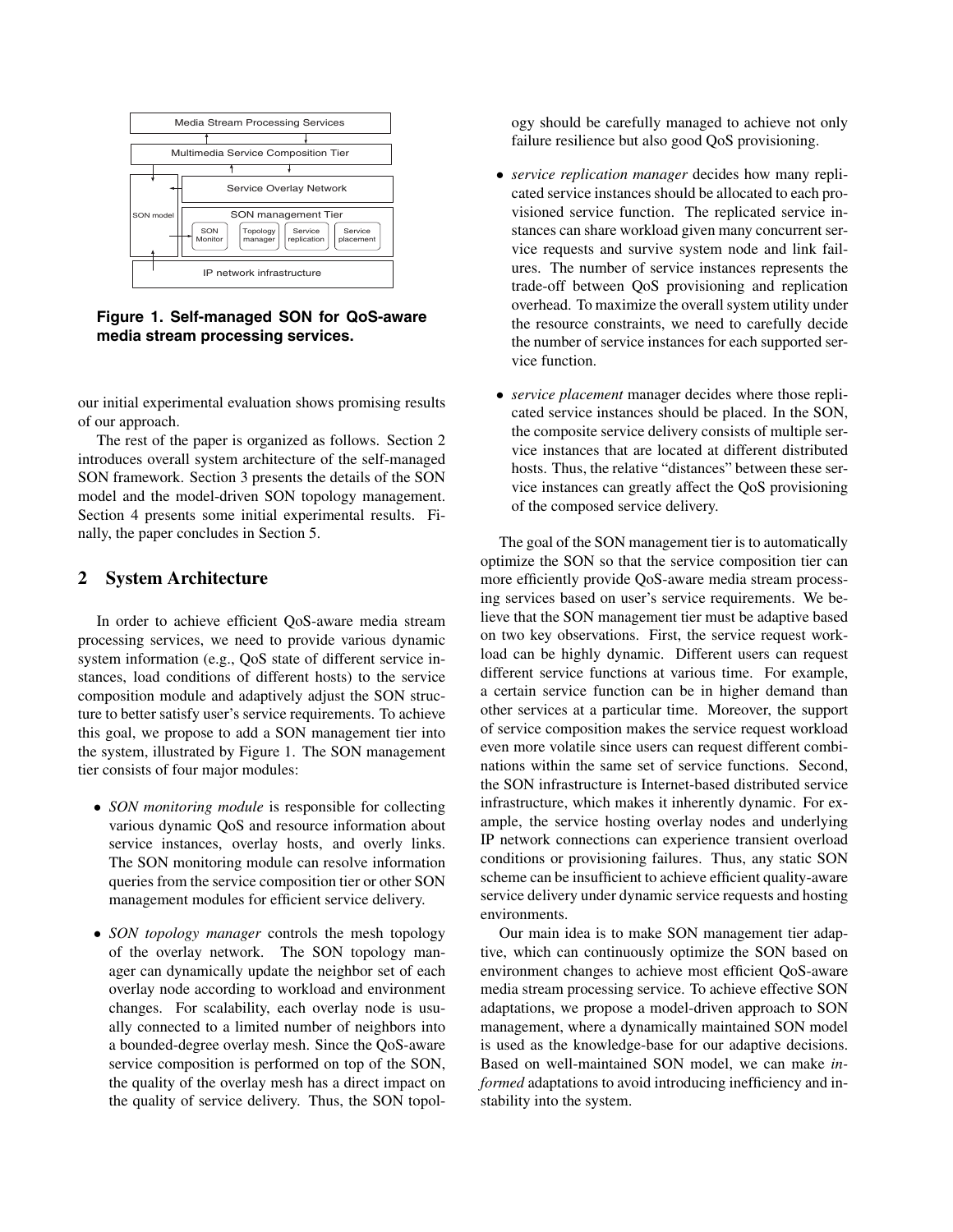## **3 Model-driven SON Management**

In this section, we present the model-driven SON management framework. We first introduce the major SON model elements which encapsulate the statistical interservice interaction patterns and service popularity ranks. We then describe the adaptive SON topology management as a case study to illustrate the idea of model-driven SON management.

#### **3.1 SON Model Elements**

The SON model is dynamically derived based on the media stream processing service activities in the current SON environment. The SON model consists of two major statistical system properties:

- *• Service popularity ranks* characterize the demand for different service functions by the current service request workload. The service popularity can be used to direct the adaptations of SON monitoring and service replication modules. For example, we can perform more frequent state update on the instances of popular service functions and less or no state update on the instances of unpopular service functions. The service replication module can create more instances for heavily requested service functions and reduce instances for not so popular service functions.
- *• Inter-service interaction patterns* describe the interservice relationship such as the frequency of interactions and traffic volume between two service instances. The SON topology management and service placement modules can make intelligent adaptation decisions based on the interaction pattern information. For example, the topology manager can make two frequently communicating overlay hosts direct neighbors. The service placement module can migrate two heavily interacting service instances onto the same host for reducing network communication cost.

The SON model elements are represented in a statistical fashion based on a history of recent service requests and service composition results. We use two time-series to represent dynamically arrived service requests and instantiated service graphs. We denote a sliding-window on each timeseries, which consists of recent service requests or service graphs within a certain time period (e.g., last five hours). The service popularity and interaction pattern models are continuously updated according to the time-series data. For example, when a new service request  $\xi = F_1 \rightarrow F_2$  arrives, it is inserted into the sliding-window and replaces an old service request  $\xi' = F_3 \rightarrow F_4$ . The SON model manager then increases the occurrence of service functions  $F_1$  and

 $F_2$  by one and decreases the occurrence of  $F_3$  and  $F_4$  by one. The popularity of each service function is calculated by the ratio between its occurrence number over total occurrence number of all service functions. Similarly, when the service composition module instantiates a new service graph in the SON, the service graph is inserted into the sliding-window of its time-series and retires an old service graph. The SON model manager then updates the interaction frequency and traffic volume between different service instances according to the new service graph and the retired old service graph.

## **3.2 SON Topology Management**

For a large-scale SON, fully connected mesh is not a practical solution since each node needs to maintain a large number of neighbors. Thus, large-scale SON typically adopts a bounded-degree overlay mesh where the system puts an upper-bound on the number of neighbors each node can has. The overlay mesh with limited node degree may cause QoS degradation due to the overlay stretch effect [2]. If two overlay nodes  $v_i$  and  $v_j$  are not directly connected in the overlay mesh, the data transmission between  $v_i$  and  $v_j$  needs to traverse an overlay path consisting of multiple overlay links. Thus, the overlay network QoS (e.g., delay, loss rate, bandwidth) may become worse than the direct IP network connection. Since the media stream processing services are provided on top of the overlay network, the overlay stretch has a direct impact on the QoS of the composed service. The goal of our overlay topology adaptation algorithm is to minimize the overall overlay stretch for all current service sessions.

We define that a host  $v_j$  is "service-bounded" with the host  $v_i$  if the connection from  $v_i$  to  $v_j$  is used by at least one service session. We define the bounding degree of the host  $v_i$  to  $v_i$  as the number of the service sessions that include the connection from  $v_i$  to  $v_j$  in their service graphs<sup>1</sup>. Suppose each overlay node  $v_i$  can have at most  $d$  out-bound and in-bound neighbors. For all the hosts that are servicebounded to v*i*, we can calculate their bounding degree based on the interaction patterns captured in the SON model. We always select the hosts that have highest bounding degrees with  $v_i$  to form the neighbor set of  $v_i$ . For example, let us consider a host  $v_j$  that is not included in the neighbor set of  $v_i$ . If  $v_j$  has a higher bounding degree than at least one existing neighbor of  $v_i$ , and  $v_j$  can accept an extra inbound neighbor,  $v_j$  is added into the out-bound neighbors of  $v_i$  if the out-bound neighbor set of  $v_i$  is not full. Otherwise,  $v_j$ replaces an existing neighbor  $v_k$  of  $v_i$  that has the lowest bounding degree with  $v_i$ . The host  $v_k$  then deletes  $v_i$  from its inbound neighbor set.

<sup>&</sup>lt;sup>1</sup>We can also use other weighting functions such as the network traffic volume.